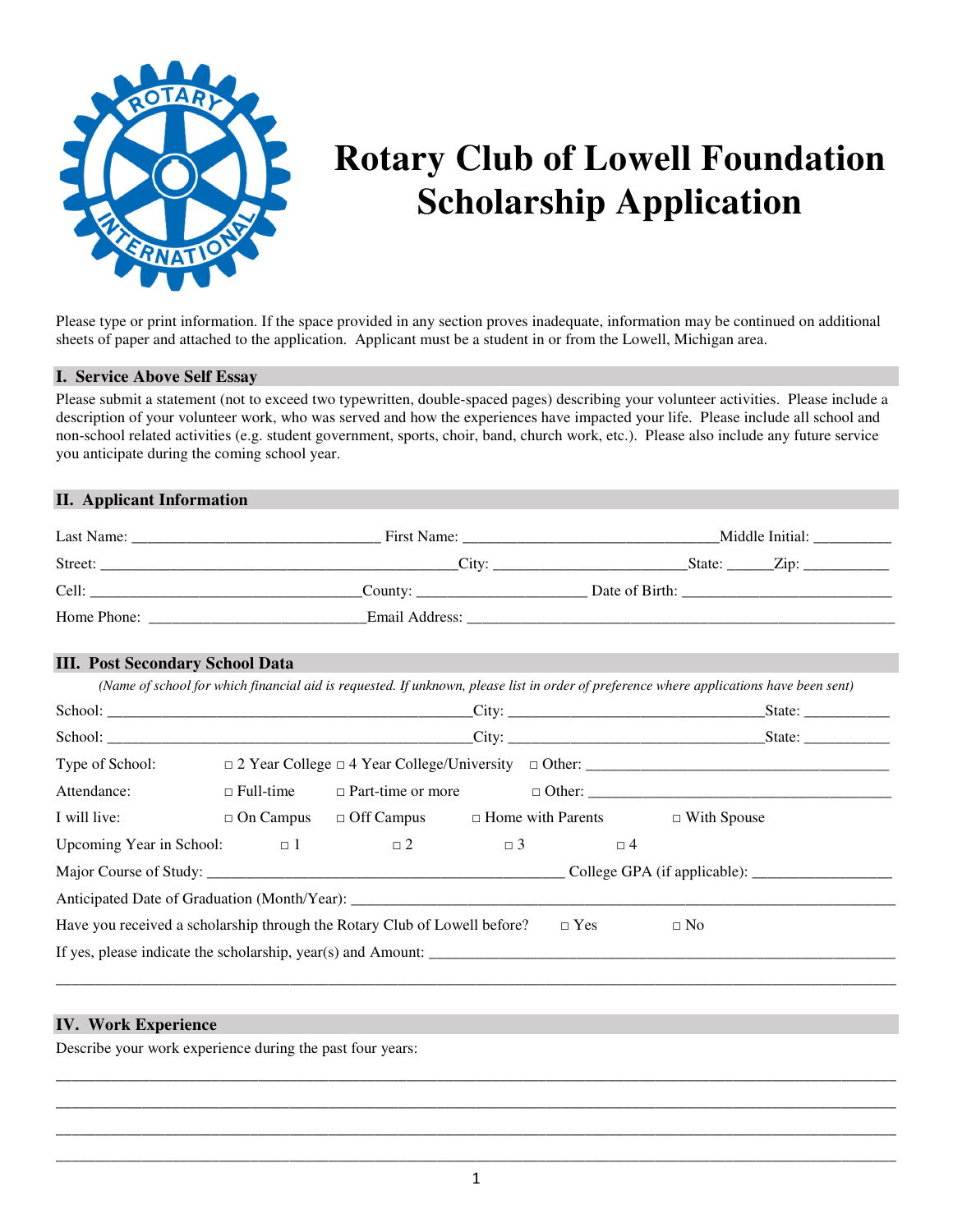## **V. Awards and Honors**

List all school and community awards or honors you have received during the past four years. Attach a second sheet, if necessary.

\_\_\_\_\_\_\_\_\_\_\_\_\_\_\_\_\_\_\_\_\_\_\_\_\_\_\_\_\_\_\_\_\_\_\_\_\_\_\_\_\_\_\_\_\_\_\_\_\_\_\_\_\_\_\_\_\_\_\_\_\_\_\_\_\_\_\_\_\_\_\_\_\_\_\_\_\_\_\_\_\_\_\_\_\_\_\_\_\_\_\_\_\_\_\_\_\_\_\_\_\_\_\_\_\_\_\_\_ \_\_\_\_\_\_\_\_\_\_\_\_\_\_\_\_\_\_\_\_\_\_\_\_\_\_\_\_\_\_\_\_\_\_\_\_\_\_\_\_\_\_\_\_\_\_\_\_\_\_\_\_\_\_\_\_\_\_\_\_\_\_\_\_\_\_\_\_\_\_\_\_\_\_\_\_\_\_\_\_\_\_\_\_\_\_\_\_\_\_\_\_\_\_\_\_\_\_\_\_\_\_\_\_\_\_\_\_ \_\_\_\_\_\_\_\_\_\_\_\_\_\_\_\_\_\_\_\_\_\_\_\_\_\_\_\_\_\_\_\_\_\_\_\_\_\_\_\_\_\_\_\_\_\_\_\_\_\_\_\_\_\_\_\_\_\_\_\_\_\_\_\_\_\_\_\_\_\_\_\_\_\_\_\_\_\_\_\_\_\_\_\_\_\_\_\_\_\_\_\_\_\_\_\_\_\_\_\_\_\_\_\_\_\_\_\_ \_\_\_\_\_\_\_\_\_\_\_\_\_\_\_\_\_\_\_\_\_\_\_\_\_\_\_\_\_\_\_\_\_\_\_\_\_\_\_\_\_\_\_\_\_\_\_\_\_\_\_\_\_\_\_\_\_\_\_\_\_\_\_\_\_\_\_\_\_\_\_\_\_\_\_\_\_\_\_\_\_\_\_\_\_\_\_\_\_\_\_\_\_\_\_\_\_\_\_\_\_\_\_\_\_\_\_\_

## **VI. Unusual Circumstances**

Please report any family, personal or financial circumstances you believe warrant special consideration. Examples would be financial hardship, disabilities, family separation, or unusual family responsibilities. \_\_\_\_\_\_\_\_\_\_\_\_\_\_\_\_\_\_\_\_\_\_\_\_\_\_\_\_\_\_\_\_\_\_\_\_\_\_\_\_\_\_\_\_\_\_\_\_\_\_\_\_\_\_\_\_\_\_\_\_\_\_\_\_\_\_\_\_\_\_\_\_\_\_\_\_\_\_\_\_\_\_\_\_\_\_\_\_\_\_\_\_\_\_\_\_\_\_\_\_\_\_\_\_\_\_\_\_

\_\_\_\_\_\_\_\_\_\_\_\_\_\_\_\_\_\_\_\_\_\_\_\_\_\_\_\_\_\_\_\_\_\_\_\_\_\_\_\_\_\_\_\_\_\_\_\_\_\_\_\_\_\_\_\_\_\_\_\_\_\_\_\_\_\_\_\_\_\_\_\_\_\_\_\_\_\_\_\_\_\_\_\_\_\_\_\_\_\_\_\_\_\_\_\_\_\_\_\_\_\_\_\_\_\_\_\_ \_\_\_\_\_\_\_\_\_\_\_\_\_\_\_\_\_\_\_\_\_\_\_\_\_\_\_\_\_\_\_\_\_\_\_\_\_\_\_\_\_\_\_\_\_\_\_\_\_\_\_\_\_\_\_\_\_\_\_\_\_\_\_\_\_\_\_\_\_\_\_\_\_\_\_\_\_\_\_\_\_\_\_\_\_\_\_\_\_\_\_\_\_\_\_\_\_\_\_\_\_\_\_\_\_\_\_\_

## **VII. Transcript Information**

Please include your most recent available transcript (an unofficial transcript will suffice). High school seniors should please also include ACT and / or SAT scores.

#### **VIII. References**

Applicant must provide the names of two people (a teacher and an employer, pastor, coach, etc.) who will be completing a scholarship recommendation for this applicant.

| `   |        |
|-----|--------|
| . . | $\sim$ |

#### **IX. Aspirations and Goals**

Please submit a statement (not to exceed one typewritten, double spaced pages) describing your personal aspirations and educational goals. Please think carefully about this statement. Applications without a statement will not be considered. All materials should be typed. Please attach to application.

#### **X. Financial Information**

*Information provided in this section of the application is necessary and will be treated as strictly confidential data.* 

| Name and address of father/guardian: | Name and address of mother/guardian: |
|--------------------------------------|--------------------------------------|
|                                      |                                      |
|                                      |                                      |
| Cell/Work Phone:                     |                                      |
|                                      |                                      |

Employer or business if self-employed Employer or business if self-employed:

Approximate Income Approximate Income:

If your parents have other dependents, please give names and ages. Do not include those employed full time.

\_\_\_\_\_\_\_\_\_\_\_\_\_\_\_\_\_\_\_\_\_\_\_\_\_\_\_\_\_\_\_\_\_\_\_\_\_\_\_\_\_\_\_\_\_\_ \_\_\_\_\_\_\_\_\_\_\_\_\_\_\_\_\_\_\_\_\_\_\_\_\_\_\_\_\_\_\_\_\_\_\_\_\_\_\_\_\_\_\_\_\_\_\_\_\_

\_\_\_\_\_\_\_\_\_\_\_\_\_\_\_\_\_\_\_\_\_\_\_\_\_\_\_\_\_\_\_\_\_\_\_\_\_\_\_\_\_\_\_\_\_\_ \_\_\_\_\_\_\_\_\_\_\_\_\_\_\_\_\_\_\_\_\_\_\_\_\_\_\_\_\_\_\_\_\_\_\_\_\_\_\_\_\_\_\_\_\_\_\_\_\_

Number of family members in college full time next year:

\_\_\_\_\_\_\_\_\_\_\_\_\_\_\_\_\_\_\_\_\_\_\_\_\_\_\_\_\_\_\_\_\_\_\_\_\_\_\_\_\_\_\_\_\_\_\_\_\_\_\_\_\_\_\_\_\_\_\_\_\_\_\_\_\_\_\_\_\_\_\_\_\_\_\_\_\_\_\_\_\_\_\_\_\_\_\_\_\_\_\_\_\_\_\_\_\_\_\_\_\_\_\_\_\_\_\_\_

\_\_\_\_\_\_\_\_\_\_\_\_\_\_\_\_\_\_\_\_\_\_\_\_\_\_\_\_\_\_\_\_\_\_\_\_\_\_\_\_\_\_\_\_\_\_\_\_\_\_\_\_\_\_\_\_\_\_\_\_\_\_\_\_\_\_\_\_\_\_\_\_\_\_\_\_\_\_\_\_\_\_\_\_\_\_\_\_\_\_\_\_\_\_\_\_\_\_\_\_\_\_\_\_\_\_\_\_